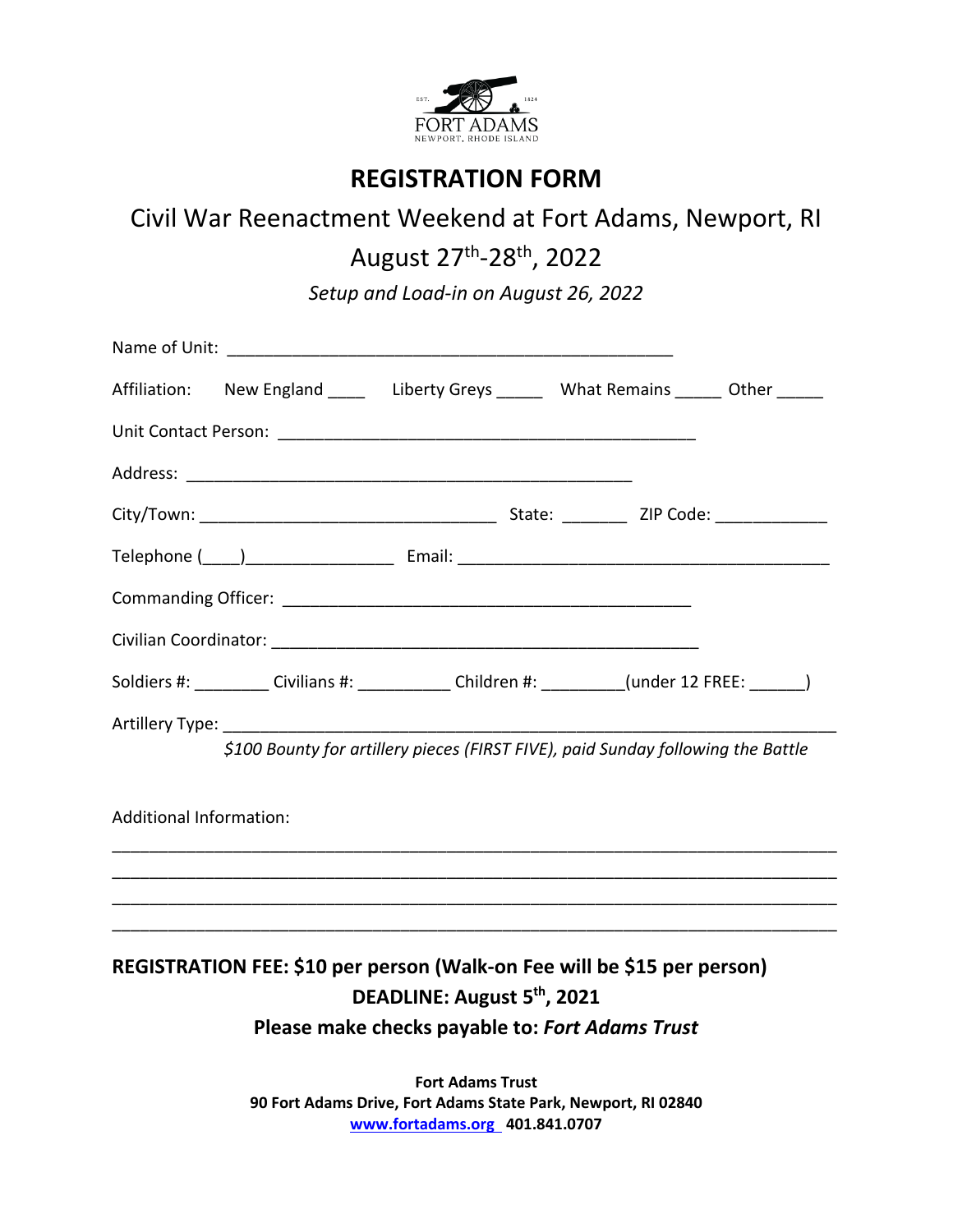

|                             | $\overline{\phantom{a}}$ . The contract of the contract of $\overline{\phantom{a}}$ |                                             |                                                                                                                                                                                                                                |  |  | $X = 510$ Per Person = $5$ |
|-----------------------------|-------------------------------------------------------------------------------------|---------------------------------------------|--------------------------------------------------------------------------------------------------------------------------------------------------------------------------------------------------------------------------------|--|--|----------------------------|
| Total # paying Participants |                                                                                     |                                             |                                                                                                                                                                                                                                |  |  | Total payment due          |
|                             |                                                                                     |                                             |                                                                                                                                                                                                                                |  |  |                            |
|                             |                                                                                     |                                             |                                                                                                                                                                                                                                |  |  |                            |
|                             |                                                                                     |                                             | Type: Soldier Civilian Child (FREE under 12)                                                                                                                                                                                   |  |  |                            |
|                             |                                                                                     |                                             |                                                                                                                                                                                                                                |  |  |                            |
|                             |                                                                                     |                                             |                                                                                                                                                                                                                                |  |  |                            |
|                             |                                                                                     |                                             | Type: Soldier Civilian Child (FREE under 12)                                                                                                                                                                                   |  |  |                            |
|                             |                                                                                     |                                             |                                                                                                                                                                                                                                |  |  |                            |
|                             |                                                                                     |                                             |                                                                                                                                                                                                                                |  |  |                            |
|                             |                                                                                     |                                             | *Type: Soldier Civilian Child (FREE under 12)                                                                                                                                                                                  |  |  |                            |
|                             |                                                                                     |                                             |                                                                                                                                                                                                                                |  |  |                            |
|                             |                                                                                     |                                             |                                                                                                                                                                                                                                |  |  |                            |
|                             |                                                                                     |                                             | Type: Soldier Civilian Child (FREE under 12)                                                                                                                                                                                   |  |  |                            |
|                             |                                                                                     | Phone #: (___)______________________ Email: |                                                                                                                                                                                                                                |  |  |                            |
|                             |                                                                                     |                                             |                                                                                                                                                                                                                                |  |  |                            |
|                             |                                                                                     |                                             | 5. Rank: Name: Name: Name: Name: Name: Name: Name: Name: Name: Name: Name: Name: Name: Name: Name: Name: Name: Name: Name: Name: Name: Name: Name: Name: Name: Name: Name: Name: Name: Name: Name: Name: Name: Name: Name: Nam |  |  |                            |
|                             |                                                                                     | Type: Soldier                               | Civilian                                                                                                                                                                                                                       |  |  | Child (FREE under 12)      |
|                             |                                                                                     |                                             |                                                                                                                                                                                                                                |  |  |                            |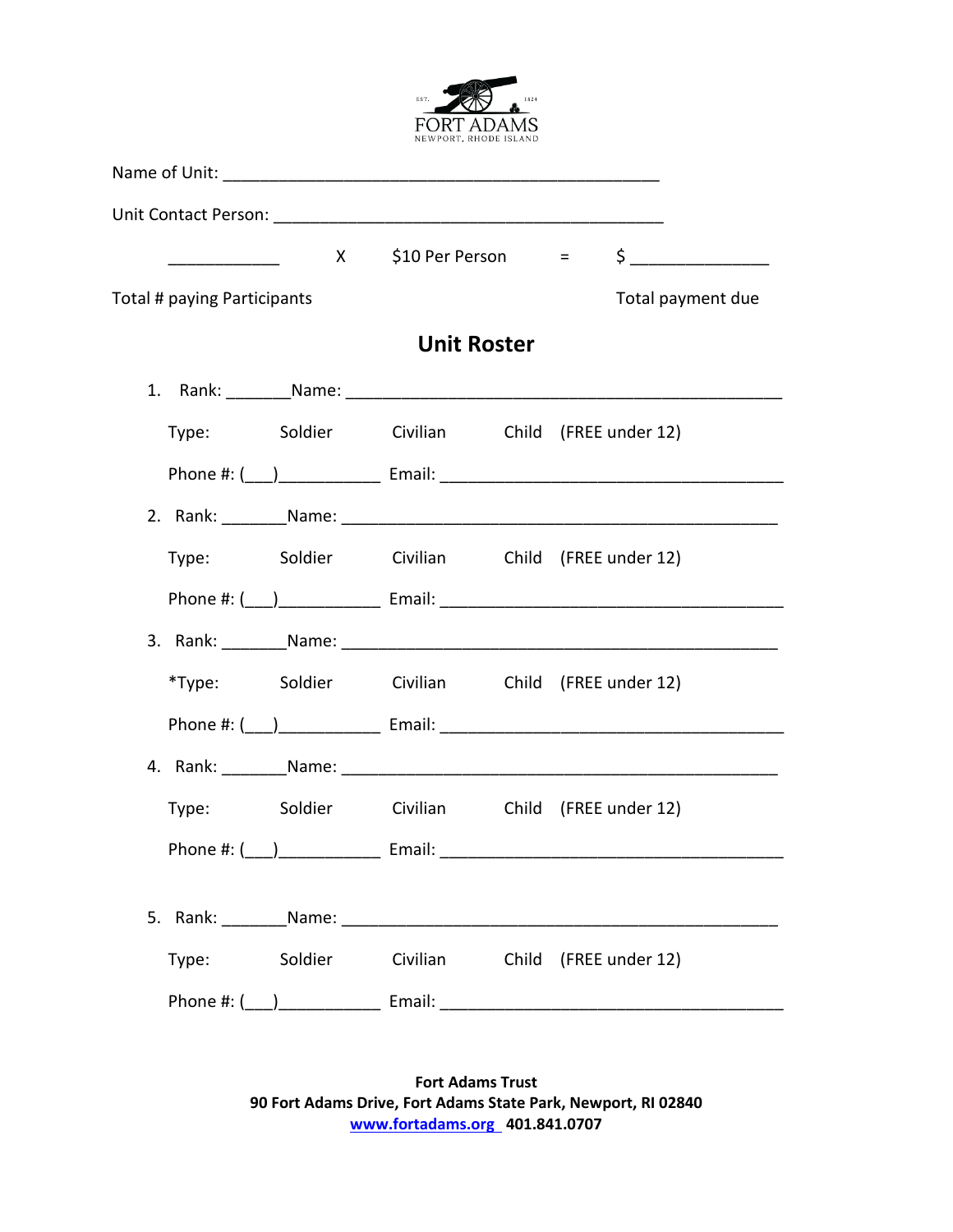

|                                                                                                                                                                                                                                |  |  |  | Type: Soldier Civilian Child (FREE under 12)                                                                                                                                                                                   |
|--------------------------------------------------------------------------------------------------------------------------------------------------------------------------------------------------------------------------------|--|--|--|--------------------------------------------------------------------------------------------------------------------------------------------------------------------------------------------------------------------------------|
|                                                                                                                                                                                                                                |  |  |  |                                                                                                                                                                                                                                |
|                                                                                                                                                                                                                                |  |  |  | 7. Rank: Name: Name: Name: Name: Name: Name: Name: Name: Name: Name: Name: Name: Name: Name: Name: Name: Name: Name: Name: Name: Name: Name: Name: Name: Name: Name: Name: Name: Name: Name: Name: Name: Name: Name: Name: Nam |
|                                                                                                                                                                                                                                |  |  |  | Type: Soldier Civilian Child (FREE under 12)                                                                                                                                                                                   |
|                                                                                                                                                                                                                                |  |  |  |                                                                                                                                                                                                                                |
|                                                                                                                                                                                                                                |  |  |  |                                                                                                                                                                                                                                |
|                                                                                                                                                                                                                                |  |  |  | Type: Soldier Civilian Child (FREE under 12)                                                                                                                                                                                   |
|                                                                                                                                                                                                                                |  |  |  |                                                                                                                                                                                                                                |
|                                                                                                                                                                                                                                |  |  |  |                                                                                                                                                                                                                                |
|                                                                                                                                                                                                                                |  |  |  | Type: Soldier Civilian Child (FREE under 12)                                                                                                                                                                                   |
|                                                                                                                                                                                                                                |  |  |  |                                                                                                                                                                                                                                |
|                                                                                                                                                                                                                                |  |  |  |                                                                                                                                                                                                                                |
|                                                                                                                                                                                                                                |  |  |  | Type: Soldier Civilian Child (FREE under 12)                                                                                                                                                                                   |
|                                                                                                                                                                                                                                |  |  |  |                                                                                                                                                                                                                                |
| 11. Rank: Name: Name: Name: Name: Name: Name: Name: Name: Name: Name: Name: Name: Name: Name: Name: Name: Name: Name: Name: Name: Name: Name: Name: Name: Name: Name: Name: Name: Name: Name: Name: Name: Name: Name: Name: Na |  |  |  |                                                                                                                                                                                                                                |
|                                                                                                                                                                                                                                |  |  |  | Type: Soldier Civilian Child (FREE under 12)                                                                                                                                                                                   |
|                                                                                                                                                                                                                                |  |  |  | 12. Rank: Name: Name: Name: Name: Name: Name: Name: Name: Name: Name: Name: Name: Name: Name: Name: Name: Name: Name: Name: Name: Name: Name: Name: Name: Name: Name: Name: Name: Name: Name: Name: Name: Name: Name: Name: Na |
|                                                                                                                                                                                                                                |  |  |  | Type: Soldier Civilian Child (FREE under 12)                                                                                                                                                                                   |
|                                                                                                                                                                                                                                |  |  |  |                                                                                                                                                                                                                                |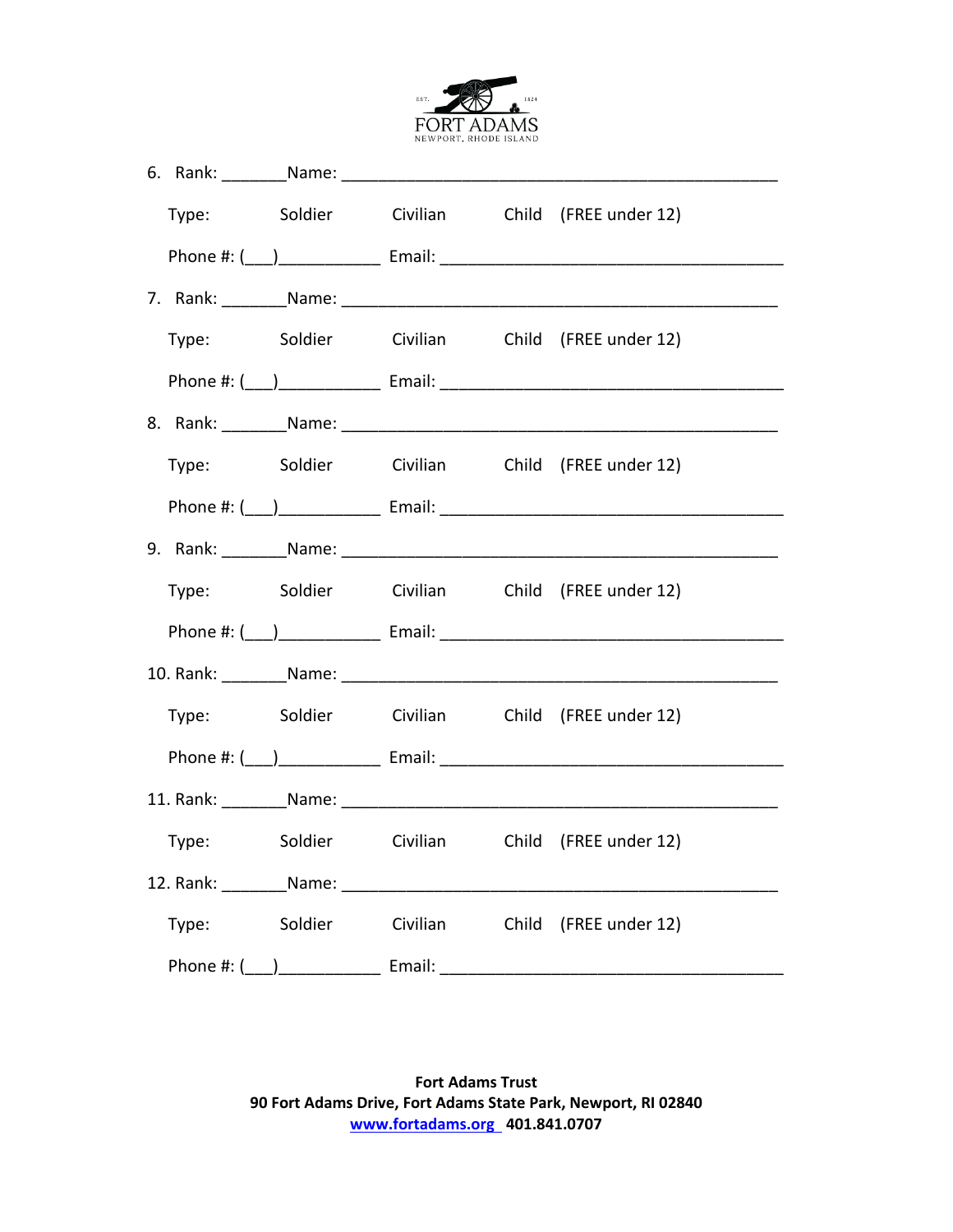

|                        |  | Type: Soldier Civilian Child (FREE under 12) |
|------------------------|--|----------------------------------------------|
|                        |  |                                              |
|                        |  |                                              |
|                        |  | Type: Soldier Civilian Child (FREE under 12) |
|                        |  |                                              |
|                        |  |                                              |
|                        |  | Type: Soldier Civilian Child (FREE under 12) |
|                        |  |                                              |
|                        |  |                                              |
|                        |  | Type: Soldier Civilian Child (FREE under 12) |
|                        |  |                                              |
|                        |  |                                              |
|                        |  | Type: Soldier Civilian Child (FREE under 12) |
|                        |  |                                              |
|                        |  |                                              |
|                        |  | Type: Soldier Civilian Child (FREE under 12) |
|                        |  |                                              |
|                        |  |                                              |
| Type: Soldier Civilian |  | Child (FREE under 12)                        |
|                        |  |                                              |